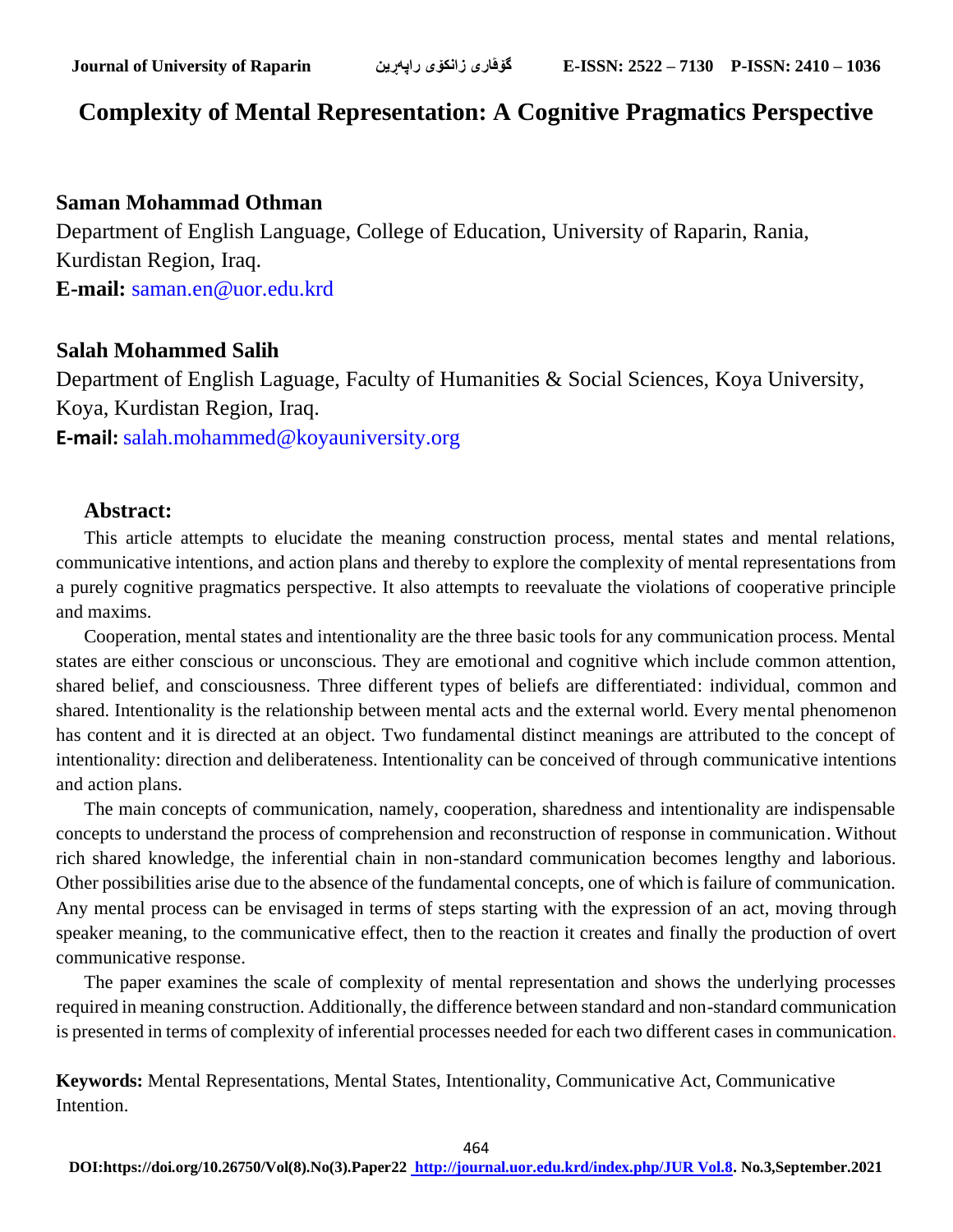#### **1. Introduction:**

While cognitive semantics explores knowledge representation and meaning construction, the major concern of cognitive pragmatics is the mental states and relatively the mental relations of the interlocutors in communication. Communication from cognitive pragmatics perspective does not negotiate meaning representation from an external observer's viewpoint as it is normative in linguistics and philosophy of language traditions where the focus is on the finished product. The cognitive outlook takes a standpoint within the mind of the individual participants endeavoring to unravel the generation of communicative acts mentally prior to their physical realization and their mental comprehension by the other partners.

The major motivation behind language study by cognitive semanticists is based on the assumption that linguistic organization, at least partially, represents the nature of conceptual system. To further substantiate the founded relationship between conceptual system and linguistic system Evans and Green (2006, p. 48) reiterate Talmy's (2000, p 4) claim that cognitive semantics is 'concerned with investigating the relationship between experience, the conceptual system and the semantic structure encoded by language.'

This article attempts to elucidate the meaning construction process, mental states and mental relations, and thus to explore the complexity of mental representations from a purely cognitive pragmatics perspective. It also attempts to reevaluate the violations of cooperative principle and maxims. In standard communication, mental states are understood via employment of default rules of inference. Default rules remain functional until explicit evidence is presented to prove it otherwise. The most important feature of standard communication is that the actor's private beliefs are in line with what he says. Comprehending a standard communicative act demands the partner to establish association between the utterance proffered by the actor and the behavior game he bids. Unlike standard communication, nonstandard communication falls beyond the boundaries of normality. Irony and deceit are cogent examples of non-standard communication; they involve the comprehension of communicative acts via blocking of default rules. They are also quite demanding because their recovery requires complex inferential processes. In the comprehension of irony and deceit, the mental representations involved in the communicative act produce incongruity between what the actor communicates and what he privately entertains.

#### **2. Literature review:**

Within cognitive pragmatics, *Cooperation, sharedness* and *communicative intention* are three fundamental concepts which constitute the bedrocks of the analysis of mental processes in human communication. These three fundamentals are originally proposed by Grice (1975); however, they have been subject to refinements by other scholars. The cooperative nature of human communication is evidently substantiated by evolutionary point of view and the success of communication is realized through cooperative reasoning.

The second fundamental concept is sharedness. In communication, the motivation for cooperation is not adequate alone. Interlocutors must go a step further by showing ability and willingness to share their mental states in order to fulfill the full potential of communication. However, achieving the status of sharedness does not guarantee the deliverance of the information unless the information is intentionally and explicitly suggested to the interlocutor. Communicative intention is the intention to communicate something to someone with the intention that that someone would recognize your intention for communicating that particular thing (Huang, 2017).

According to Bara (2010, p 1) cognitive pragmatics 'is the study of mental states of people who are engaged in communication.' Considering mental states for the analysis of communicative interactions involves apprising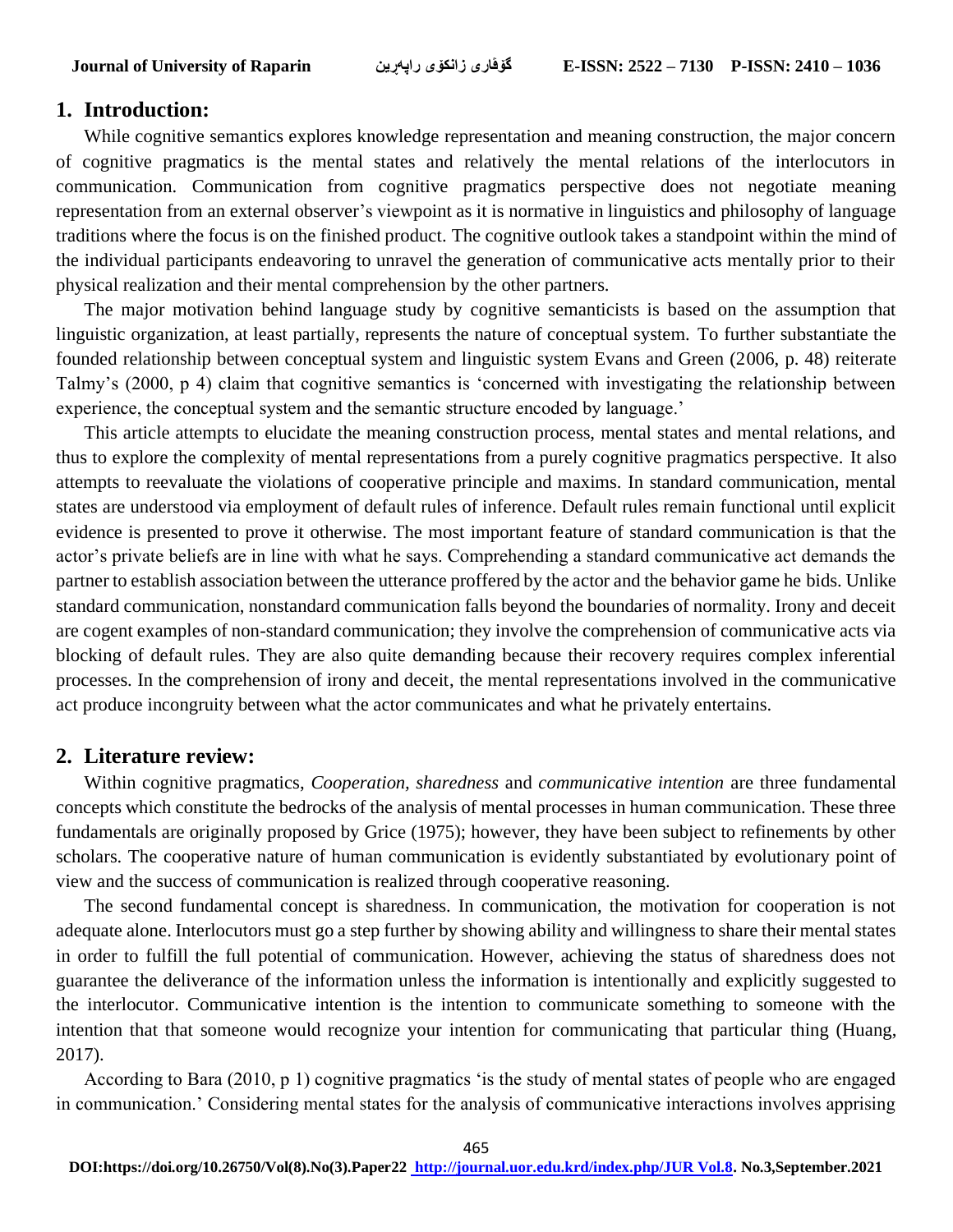individual motivations, goals, beliefs and intentions. The term *cognitive* in cognitive pragmatics is emphasized for the fact that communication from cognitive pragmatics perspective is not investigated from a view point of an external observer as it is normative in linguistics and philosophy of language traditions where the focus is on the finished product- be it an utterance or a discourse. Whereas, the cognitive outlook takes a standpoint within the mind of the individual participants endeavoring to unravel the generation of communicative acts mentally prior to their physical realization and their mental comprehension by the other partners. In other words, the objective is to examine what happens in the mind of the participants rather than the formal structure of the message.

In cognitive pragmatics, the general term of communication is deployed to refer to the interactive process between interlocutors because it is an inclusive term that involves both linguistic and extralinguistic channels of communication. Broadening the scope of the inquiry brings along the need for richer and more encompassing terminologies. Therefore, it is preferred to replace the *speaker* and *hearer* with the terms *actor* and *partner* that refer to the participants who take active and passive roles respectively. Furthermore, during oscillating roles, both entities will be referred to as *agents* or *interlocutors.*

#### **3. Joint meaning construction:**

Meaning construction is a communal activity that is realized by participants in a given interaction. Bara (2010, p.15) characterizes communication as 'an activity consisting of a combined effort of actor and partner, who consciously and intentionally cooperate to construct together the meaning of their interaction.' Cognitive pragmatics theory attempts to account for both linguistics and extralinguistic aspects of interaction. Language is the major means of communication it is almost always accompanied by extralinguistic elements which provide and facilitate reciprocal comprehension. Moreover, these two modes of communication are not distinct domains but rather they are two modes of expression that complement each other. The reason for that is the fact that in certain situations extralinguistic elements can perform better than their counterpart linguistic elements in transmitting emotions and feelings. For instance, when grief is to be conveyed, the effect of embracing and weeping proves to be more forceful than words.

The two basic forms of communication are complementary but they are also significantly different in their structure. Language as an entity is based on compositionality, that is, language is made of meaning bearing constituent components; some linguistic expressions possess an atomic structure which can be subdivided into smaller units. Linguistic communication uses a system of symbols.

On the other hand, extralinguistic communication employs a set of symbols and it is associative but not compositional, in other words it consists of parts and not of constituents. It also does not possess any syntactic order. Extralinguistic signals are molecular blocks that cannot be divided any further. In other words, extralinguistic parts do not have atomic meanings into which they may be further dissected. This novel distinction between linguistic and extralinguistic forms of communication is presented by Bara (2010) due to the issue of impreciseness in the classical division between verbal and non-verbal dichotomy of communication. The old divide is based on input while the novel distinction is based on the way data are processed in the mind (Bara and Trissa 1999).

Linguistic, paralinguistic and extralinguistic aspects are constantly incorporated in normal communication which in turn modifies the nature of the interaction to achieve the desired effect. For instance, a person is requested to leave an office in a building using an expression with significant amount of force:

*(1) You are requested to leave the premises or you shall be removed.*

Instead, the same message can be delivered with neutral words, while the tone still conveys imposition:

466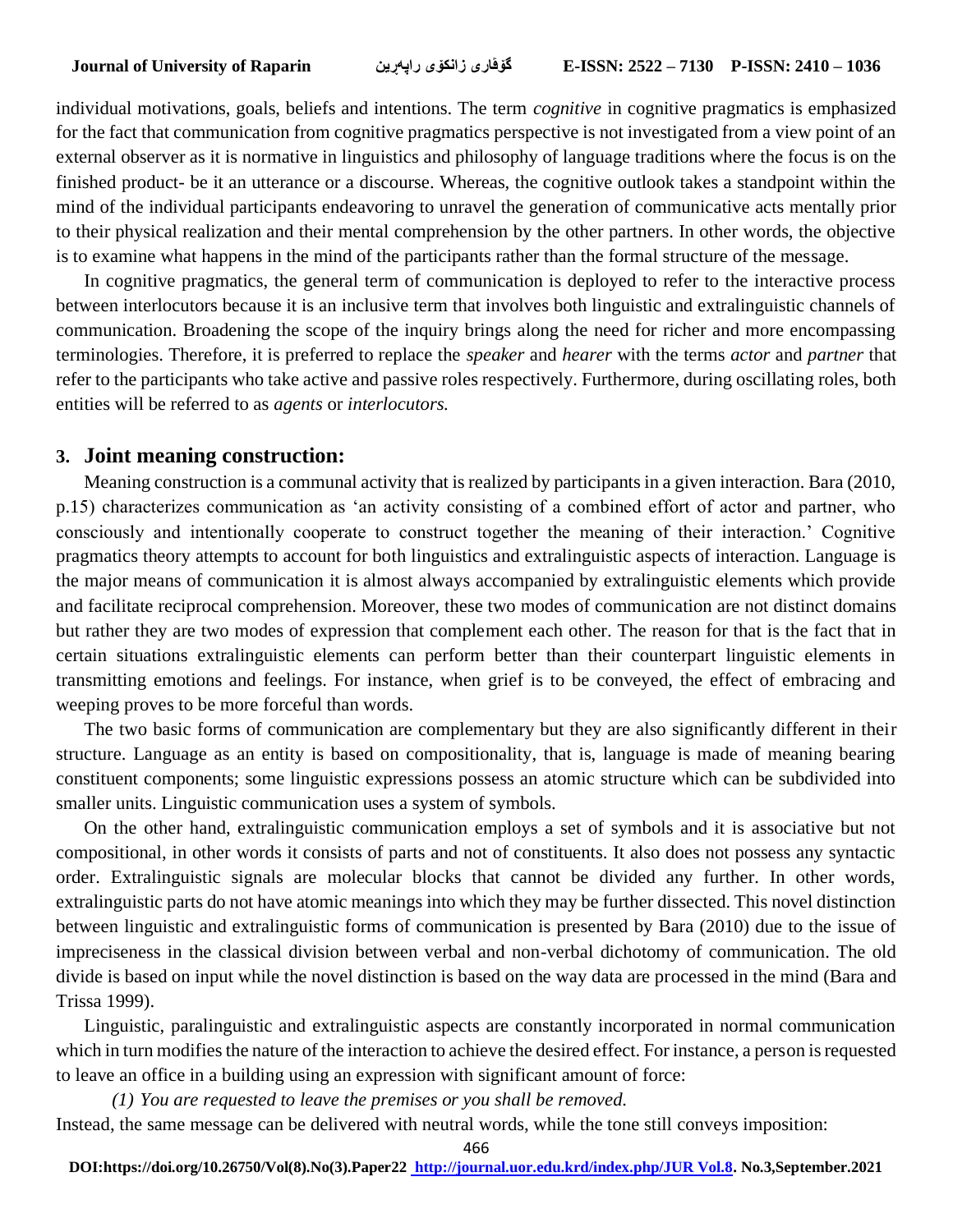(2) *Please follow the instructions.*

Or the words may be conveyed in a sarcastic tone, whereas the literal meaning is obviously untrue:

(3) *Do whatever pleases you; I am sure it will benefit you!* 

In this case it is very likely that the utterance could be attended by a behavioral act that would completely manifest the real intention of the actor. Paralinguistic aspect of communication integrates both domains and determines their mode of expression. In addition to that, paralinguistic aspects of communication modify meaning and add an emotional dimension to the interaction. In speech, prosody is the most important structure of paralinguistic which consists of tone, volume, pitch, stress, speed and so forth.

## **4. Communication acts:**

The pragmatic approach to language originates form the philosophy of language. In the 1930s, a movement pioneered by two philosophers, namely John Austin and Ludwig Wittgenstein led to the establishment of pragmatics. The latter was responsible for developing the theory of verificationism which had emerged from the logical positivist movement. The essence of verificationism was based on the fact that any utterance that cannot be verified based on its truthfulness was considered meaningless. The utterances that their truth value could be established were considered philosophically meaningful. For instance:

*(4) a. Napoleon was a French revolutionary leader.* 

 *b. The French revolution abolished monarchy in France.* 

 On the other hand, the following utterances are labeled meaningless and nonsensical taking the verificationism standards because they cannot be tested for their truth value.

*(5) a. I wish I could travel the world.* 

 *b. All human beings are entitled to respect.* 

 However, verificationism had hit a logical dead end. It posed logical problems that could not be solved. The problems were in the heart of the procedures which were used to verify the meaning of utterances. Wittgenstein (1953) suggests radical modifications to his position by introducing the concept of *Language Game* which is a subjective view that takes the natural, daily language use of people into account. Concurrently but independently, Austin (1962) was studying language use and had reached the same conclusions of as Wittgenstein. Speech act theory is considered the foundation of pragmatics. Austin observed that, in a given situation, certain utterances possess the same power of actions in transforming the state of the affairs. In speech act theory, the emphasis is on the success of the utterances; while truthfulness of the utterances is based on their truth value is berated and deemed as senseless. For example,

*(6) I pronounce you husband and wife.*

This utterance is felicitous if the utterance is produced by a licensed official in an appropriate context. Once the sentence is uttered the couple officially becomes tied to each other. Austin (1962) divides the speech act into three separate constituents: *Locutionary, Illocutionary* and *perlocutionary acts.* The first act represents the sentence meaning of the utterance with the determination of sense and reference. The second act reflects the speaker's communicative intention in uttering the message. Lastly, the perlocutionary act is the effect the speaker wishes to achieve in the mind of the interlocutor. For instance,

(7)

*Locutionary act stop or you'll fall! Illocutionary act warning to the addressee Perlocutionary act urges the addressee to remain motionless* 

**DOI:https://doi.org/10.26750/Vol(8).No(3).Paper22 [http://journal.uor.edu.krd/index.php/JUR Vol.8.](http://journal.uor.edu.krd/index.php/JUR%20Vol.8) No.3,September.2021**

<sup>467</sup>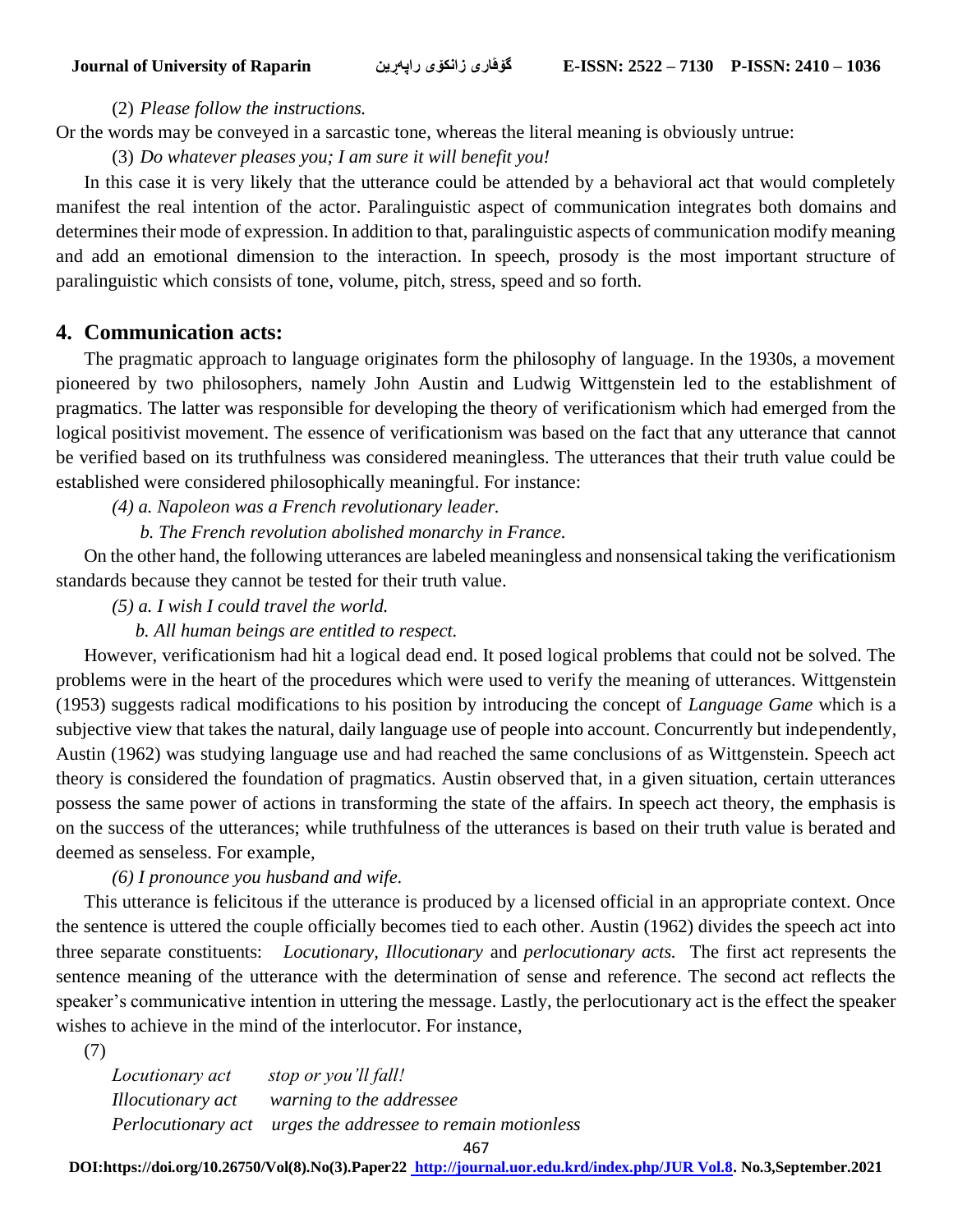The success and failure of the three segments of speech act are governed by different sets of *felicity conditions*.

Furthermore, the success of the three stages is not consecutive and automatic, that is, the success of one does not guarantee the success of the next stage. For instance, example (7) the locutionary phase may fail if the addressee's hearing is impaired or does not understand English, or a loud noise overtakes the addresser's words. In case the locutionary phase was successful, this does not ascertain that the illocutionary phase achieves success because the addressee might think that the addresser is joking or mocking him. Finally, illocutionary success is not directly followed by perlocutionary success. The addressee might be fully aware of his situation and might have made up his mind about his next move. The first two stages of speech act are essentially conventional; they are associated to the area of linguistic knowledge shared by both interlocutors. Conversely, the perlocutionary act is associated with the private world of the addressee; it is realized in the mind of the addressee. Therefore, the addresser is helpless in discovering the success or failure of the perlocutionary effect (Huang, 2017).

Grice (1975) stresses the importance of cooperation between the interlocutors as a fundamental principle. The cooperative principle is divided into four categories and further into nine maxims. These maxims are not rules to be followed but they are tacitly observed to clarify the types of criteria we use to create the inferential chain. The maxims are not always followed; they are also violated for conversational purposes.

Bara (2010) presents the types of violations and divides them into two main categories, involuntary and voluntary violations. The former includes *error,* while the latter includes two further subparts, noncommunicative and communicative. Voluntary violations are represented by *deceit* and exploitation such as in (tautology, irony and metaphors).

- **- Error** consists of an involuntary violation of a maxim. This type of violation is common in everyday conversations. The cooperative principle is not violated intentionally because the speaker does not intend to communicate something misleading. The detection of error depends on the agents' information. Sometimes errors pass unnoticed by the partner. If the speaker is in a powerful position of informationally wise, then the error escapes undetected. Otherwise, if the listener is in an informationally privileged position, the error will be recognized.
- **- Deceit** is a violation of one or more of the maxims. It is deliberate but not communicated. The main purpose of deceit is to pull the addressee into generating incorrect inferences through deceitful communicative acts. The deceiver both consciously and intentionally attempts to deceive and mislead the addressee. Lies are the prototypical examples of deception; they come about due to violation of the quality maxim.
- **- Exploitation** is a deliberate and open communicative violation of a maxim. The speaker urges the listener to produce a series of inferences via flouting a maxim. Exploitation is unlike deceit because the speaker signals the violation for communicative purposes while deceitful intention is kept private.

#### **5. Tools for communication:**

Communication requires at least two parties or actors that must have the intention to produce an act mutually. Cooperation, mental states and intentionality are the three basic tools for any communication process.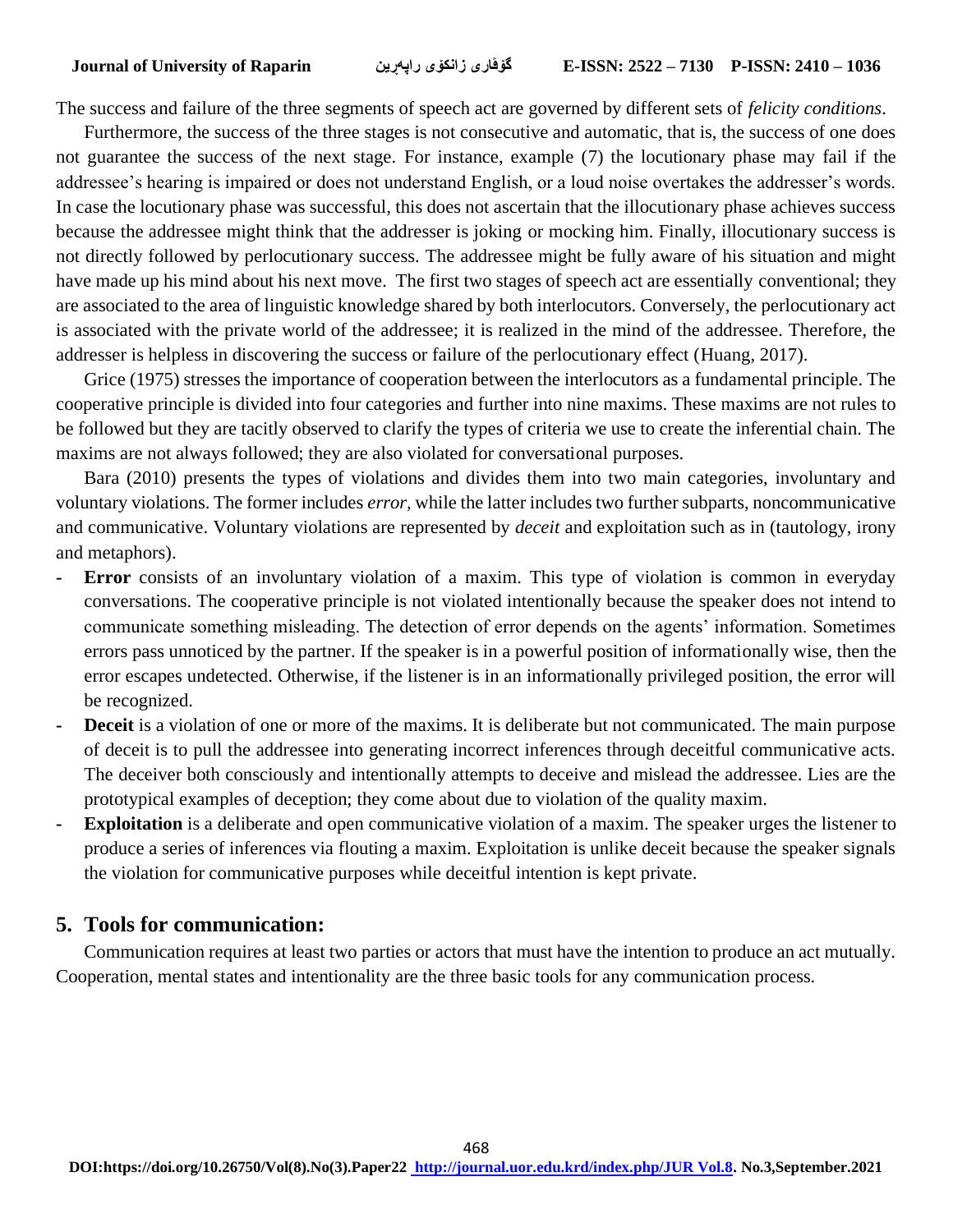### **5.1 Cooperation:**

The full communicative nature of the act is achieved when the agents share their parts and together cooperate in the process of meaning construction. Face to face conversation is an ideal example of communication in which the interlocutors come into physical contact and share the physical co-presence. However, this privilege is not present in conversations carried out on the telephone. In telephone conversations a great deal of information is inaccessible due to absence of extralinguistic form of communication.

Therefore, the participants are obliged to rely virtually on verbal exchanges but this constraint does not abolish the validity of the communicative activity. In communication, the participants as a whole shoulder the responsibility of the successes and the failures of the conversation because it is a dynamic mode of interaction in which each agent contributes in meaning construction. The process of meaning construction is constant and all the participants actively partake in its realization.

Cooperation in communication is best received when actors entertain shared objectives. However, communication is not always flowing smoothly and nicely. In certain situations, the participants' objectives diverge and they disagree and even quarrel. Tomassello et al. (2005) reiterate and substantiate the presence of cooperation even in unfriendly exchanges between participants because there is evidence that human beings possess social capacity and cognitive skills that motivate and direct the participant's collaboration.

Grice (1989) meticulously examined the extreme cases of success and failure in his concept of cooperation. Success is realized when the speaker's wish is understood and accommodated by the partner. Failure, on the other hand, occurs when the interlocutor does not understand the Speaker's wish and intention for the speaker's desire to be detected from the partner's side is absent and therefore the conversation breaks down. However, Bara (2010) suggests that Grice had not taken 'intermediate positions' into account. Therefore, Bara subdivides cooperation into Behavioral and conversational cooperation. For example,

- *(8) a. It is Thursday tomorrow. Can you do the shopping?*
	- *b. of course I can.*
- *(9) a. It is Thursday tomorrow. Can you do the shopping tomorrow?*
	- *b. I am sorry; I'll be out of town tomorrow.*

In both cases, B's answers are cooperative because they are relevant to A's questions. However, it would have been completely noncooperative if B's answer were as the following:

*(10) b. I feel a gentle touch of a cool breeze on my face.* 

(8b) is cooperative in a way that (9b) is not. (8b) accomplishes the perlocutionary effect expressed by A; that is, the answer is accompanied by the commitment of doing the shopping. It is not a mere reference to the abstract information regarding B's response. By providing a positive answer to A's question B is committing himself to deliver the act as well. According to Bara (2010) Airenti, Bara and Colombetti state that both exchanges show conversional cooperation, but only (8b) exhibits behavioral cooperation. Behavior games are a set of conversational rules which are deployed to establish behavioral and conversional games.

According to Huang (2017) Wittgenstein introduced the idea that the entire process of using words could be seen as a sort of game which he named *language game*. He also proposed a revolutionary thought that was one should focus on language use instead of language structure or form. Bara (2010) suggested behavior and conversational divide. It is postulated that the literal meaning of an utterance is just the starting point of its comprehension. A behavior game is defined as a structure that helps actors to coordinate their interpersonal actions. Consequently, this coordination enables actors to choose the real meaning of an utterance among a wide range of alternate meanings that particular utterance might convey.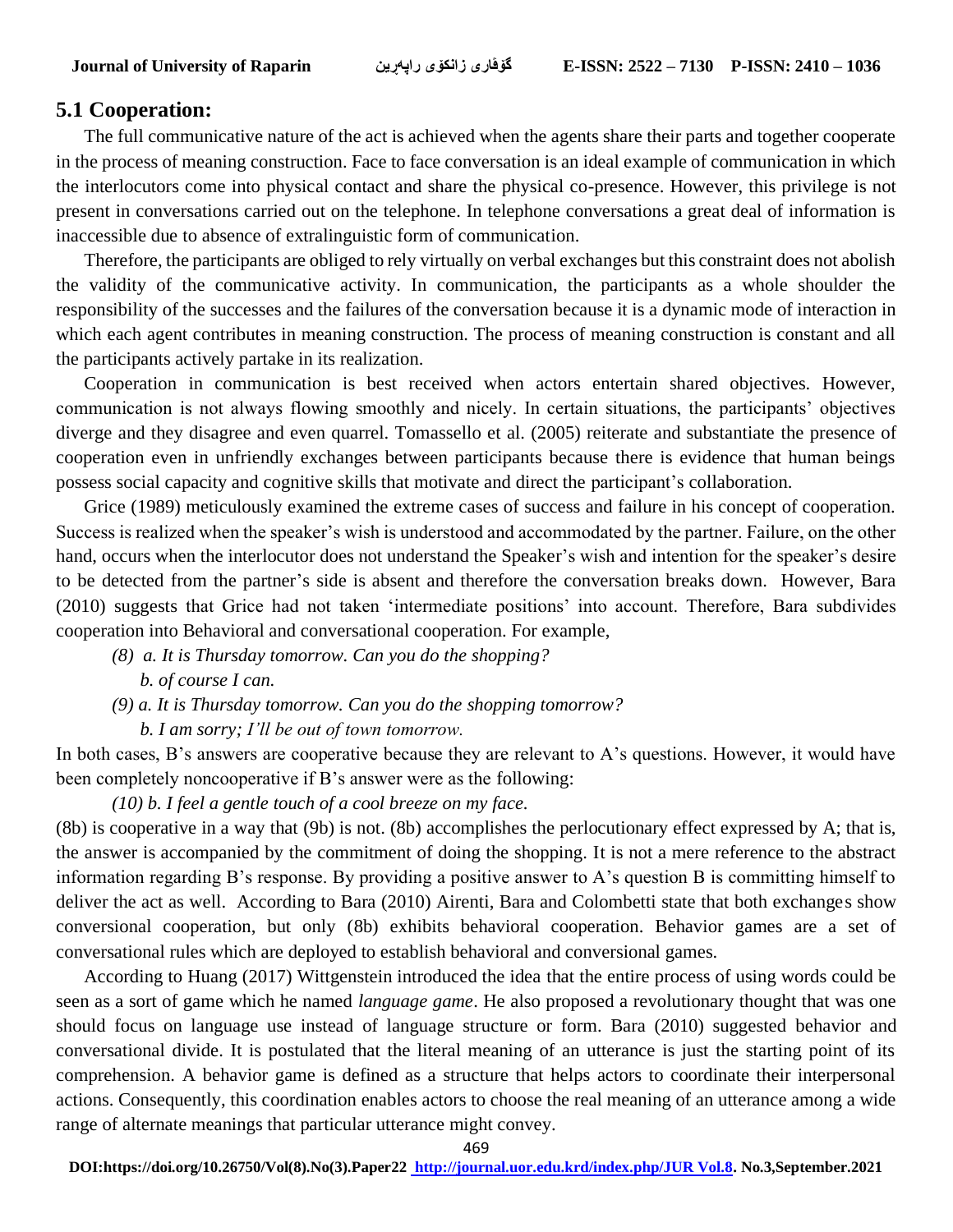Operation of two actors on the behavioral level takes a plan that must be shared at least partially by the agents. Participants of a behavior game require shared knowledge to interact in a game. Moreover, playing a game includes *validity conditions* that specify the conditions under which the game to be conducted. The main features of validity conditions are *time and place.* However, some extra conditions might be needed for the games which are connected to the mental sates of the participants. Because behavior games are based on the notion of shared knowledge, each agent has his own subjective view of the game. Cognitive pragmatics deals with the global structure of dialogues based on their derivation from the shared knowledge of an action plan. Conversation game organizes the harmonious local development of the dialogue. In conversation game each participant is responsible for fulfilling a set of tasks in certain order.

## **5.2 Mental states:**

According to Huang (2017) in the process of production and comprehension of communication a series of mental states are involved; these mental states which are possessed by human beings are either conscious or unconscious. They are emotional and cognitive which include *common attention, shared belief,* and *consciousness.*

- **1. Common attention**: In communication, all participants must consciously pay attention not only to what is happening in the interaction but also be sure that every participant is paying attention too. Common attention is the most important characteristic of conversation in which participants will continually confirm and be confirmed about the reality of playing their part in interacting. Conditions of contact constitute a fundamental prerequisite for communication to mark the commencement of the game. The most significant means for establishing contact is gaze. Although, eye contact is not the only method, acoustics is a frequent alternative especially when the agents cannot visually perceive each other. After the establishment of conditions of contact, communication proceeds and the participants will have conceived that from that point on everything happens will be treated as shared knowledge.
- **2. Shared belief:**Bara (2010, p. 70) defines belief as 'a primitive mental state'. In dealing with mental sates in communication the concept proves to be indispensable. Three different types of beliefs are differentiated as follows:
	- i. *Individual belief*: This type of belief is one dimensional, that is, it is either the individuals believe in a certain thing or believe that a certain belief is held by other agents. This type of belief happens to be autonomous and there is no connection between the agents concerning that belief.
	- *ii. Mutual belief:* It is possessed by all individuals, for example, generally, all agents share knowledge of surrounding environment or culturally transmitted knowledge. Mutual belief indicates that both A and B believe in *p.* therefore, both participants should hold the same mental state regarding to the belief that *p.* a certain belief such as love of football is shared between two or all the football fan base. This type of belief is spread over a wide range group of people which may be categorized based on their type of belief they have in common. Nevertheless, common belief is not sufficient to enable successful communication.
	- *iii. Shared belief:* It includes all the features of the two previous types of belief which are belief about a certain thing, share that belief with members of a group and plus the awareness from each participant that this particular belief is possessed by all those who are engaged in the speech event. Subjectivity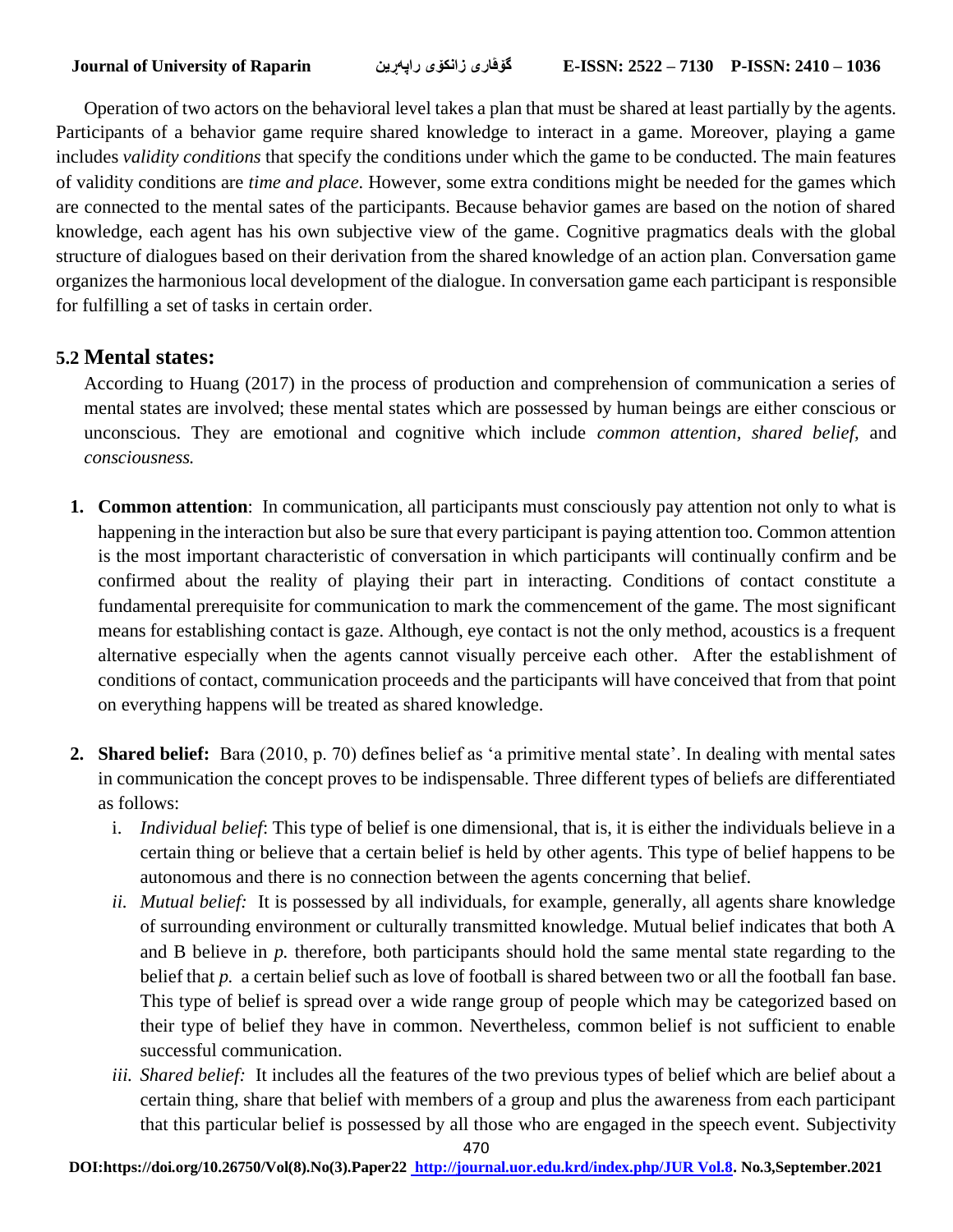is the main characteristic of shared belief. In other words, the agents cannot be sure about the possession of that particular belief by the other participants. Observation of the mental states of others in a direct way will assure you of the true knowledge of the belief to be shared.

**3. Consciousness:** It is the construction of awareness towards something; human mental states do not possess that feature inherently. Changing something from the state of unconsciousness to the state of consciousness must undergo certain kind of modification to attain the latter state. Alternating unconscious mental state to conscious mental state changes the knowledge content. For example, if a given thing was previously represented in a certain manner. In the transformation process it changes into a different fashion, mostly, it would take an interpretative framework

#### **5.3 Intentionality:**

 According to Cohen, Morgan and Pollack (1990) intentionality is the relationship between mental acts and the external world; very simply set as 'aboutness'. Every physical or mental phenomenon has content and it is directed at an object. Two fundamental distinct meanings are attributed to the concept of intentionality: direction and deliberateness. **Direction** is an intention that is always directed at a person, an object, or event. Intentional actions and mental states are parallel with the actor's concentration on a perspective. Once the target is determined, the actor aims his action and thought towards it. **Deliberateness** is the second meaning of intentionality, it means that an intentional action or mental state possesses a nucleus that is 'directed, wanted, decided on, selected, pursued and so on.' However, this nucleus is not always found in all of a person's intentions because not all the results come about are based on the decisions that are made. Some outcomes are realized due to undesired consequences. Human actions have a set of consequences some of which are desirable, while others are closely tied to the premeditated goals which are inevitable and considered irrelevant and unwanted.

Intentionality can be conceived of through **communicative intentions** and **action plans**.

## **a- Communicative intentions:**

Bara (2010, p. 82) defines communicative intention as 'the intention to communicate something, plus the intention that that intention to communicate that particular something be recognized as such.' Intentions need to be manifested and realized throughout the course of their exhibition. Since communication is a collaborative act, establishing a common ground facilitates the realization of the actor's intentions. The actor must present his intentions and embody them through communicative actions. One of the core meanings of intention is direction that is the intention of the actor is directed at a particular individual. A plan includes the process of organization of beliefs and intentions to carry out an action plan. At the core of any plan lies an intention because plans are crated through contemplation and that includes both meanings of intentionality which are deliberateness and direction. Action plans are deliberate because they are carefully set, closely studied and pursued to be achieved. In addition to that, Action plans are also directed at a person, thing or event. Therefore, intentionality is an integral part of communication and is a catalyst of action planning.

 The outstanding characteristic of communicative acts that differentiates them from actions pure is that communicative acts are carried out together with someone. Communication takes place only with two agents involved in the act. There is no communication in isolation or total autonomy; it is only introspection and contemplation. In communication proper, there always must be an actor and one partner to whom the act is directed. Other agents, the audience, may fill in a role in the communication event.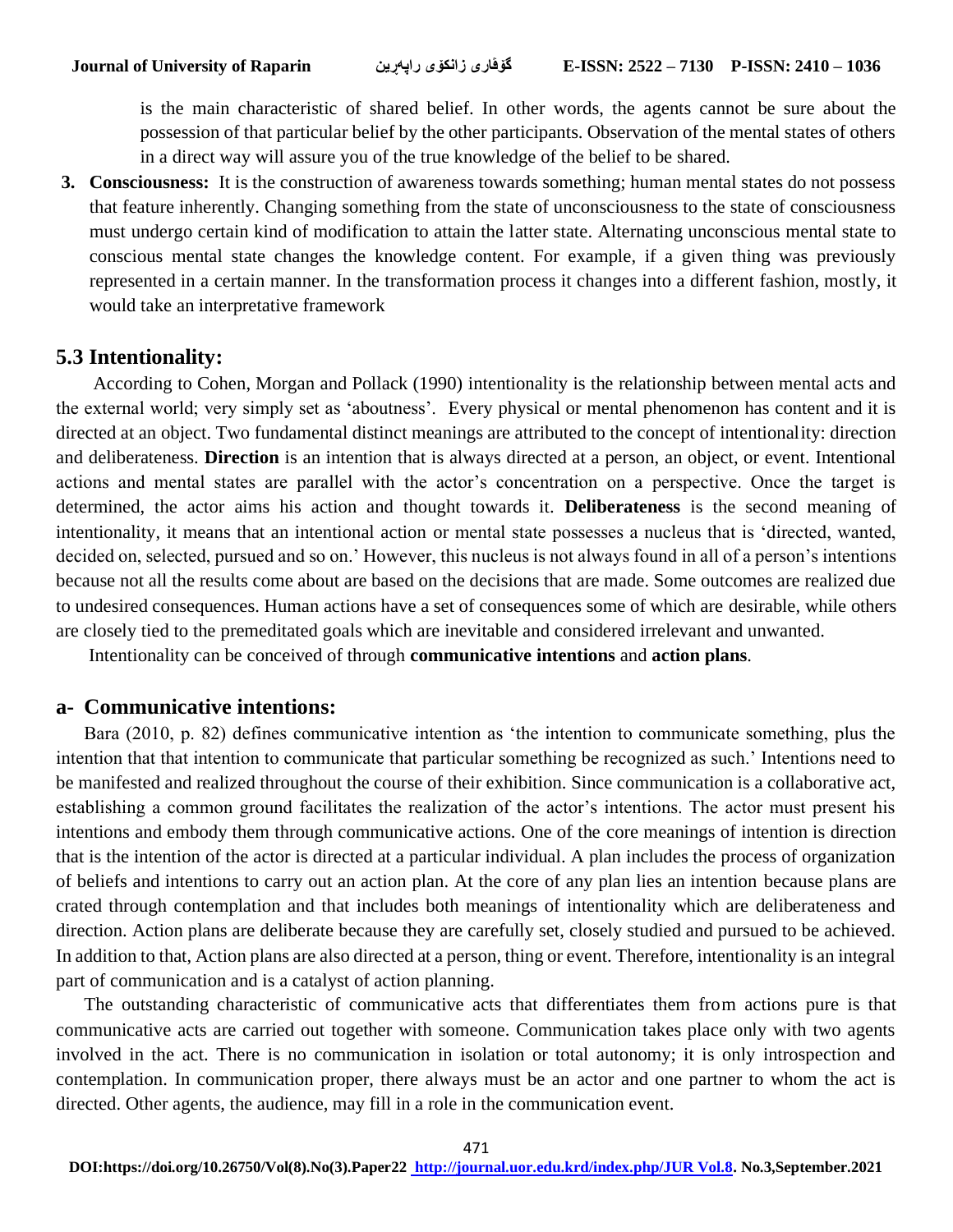Real communication happens when the essential condition achieved through the presentation of information intentionally and explicitly to the interlocutor. The sharedness status of information alone does not mean one has communicated it. For example, by wearing my high-end new suit I show that I bought an expensive suit is shared, in this case first order intention that I bought a suit is satisfied, yet the second order intention, namely my desire to be communicate that fact to be recognized by people has not been fulfilled. It would have been satisfied have I openly said *I bought a new suit.* In this case, listeners would gain awareness of not only the specific fact but also of my open desire that they become aware of that. Bara (2010, p. 84) applies intentionality and consciousness to communication and proposes five types of communication acts:

1- *Deliberate and conscious communication acts*

Intentionality and consciousness are two fundamental properties of communication proper. Two conditions must be observed for success of communicative intentionality, first, the interlocutor must recognize the particular content of the communication (that *p*) and the intention to communicate that particular content must also be recognized. The second condition is of consciousness. It is not possible for the A (speaker) to possess the intention that B (partner) recognizes a certain thing without A being openly aware of his intention.

- 2- *Intentional, nondeliberate and conscious communication acts*
	- In this case, intentionality is missing the nucleus which is deliberateness. Nevertheless, what is being communicated is consciously executed. The speaker produces a sequence of words in an utterance or, in case of acts, a sequence of movements is generated. Throughout the process of production, the speaker is fully aware of what he is saying or doing but without prior planning of his words and acts. They are produced ad hoc to achieve a specific communicative goal. This type of communicative intention-inaction is goal directed but without deliberateness.
- 3- *Intentional, deliberate, unconscious communication acts* This is an impossible case, because communicative intentions are always conscious. Communicating something to someone must be fully conscious.
- 4- *Intentional, nondeliberate and unconscious communicative acts*

The fourth category of the possibilities is nondeliberate, unconscious communicative intentionality. This possibility appears when we explicitly present our intentions while our behavior is incompatible with them. These unfavorable intentions are not to be recognized if they are in good terms with our primary conscious intentions. One of the most interesting types is *slips of the tongue* which come about due to external stimuli. For example, when a friend asks about your brother's job, while your brother is in sight, and it goes as the following:

- *(11) a. what does your brother do?* 
	- *b. He is a butcher.*

In reality, you brother is a licensed surgeon.

5- Unintentional, communicative actions and modes of being: without the intention to communicate, there is no communication. There will be only information extraction. Generally, information extraction comprises of associating meaning to the actions of others. In the case of information extraction only the observer can determine the sensible interpretation of what is perceived.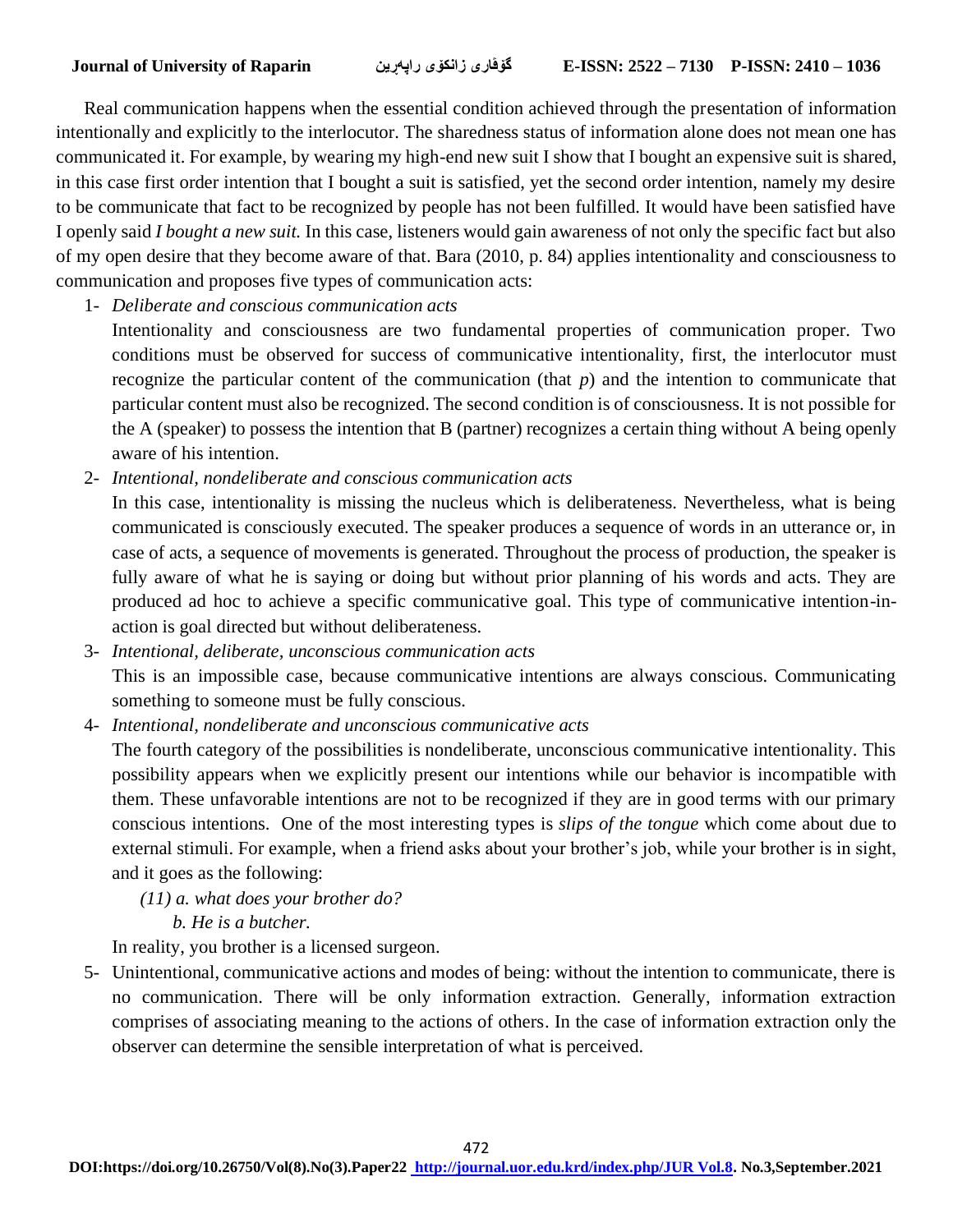#### **b- Action plans:**

 In communication, in order to make sense of what other people try to get across, it is significant to infer their plans so as to be able to respond to their demands. According to Bara (2010, p. 89) Pollack defines plan as 'a configuration of beliefs – concerning the executability of the actions implied- and or intentions to carry out the actions referred to.' The level of plan details determines the number of steps involved in increasing the rate of explicitness and decreasing the indeterminate parts. Therefore, the greater the details, the better the level of explicitness will be. Human beings are naturally inclined towards employing ready- made plans because building plans is cognitively labor intensive and time consuming. People generally recourse to ready-made, tested templates of plans to conserve their energy and they are relatively guarantee the success of the actions. Moreover, because a structured plan is shared by members of a cultural group, it has two advantages, one of which is that the plan is easily absorbed by all the interlocutors. The second benefit is the clarity of the plan trajectory, that is, the plan has been tried before, so this provides facilitation to the members of the culture group to easily recognize the steps and the order in which the plan is executed.

Three categories of plan are outlined;

- 1- Individual plan: this type of plan involves only the planner, it might affect others and shape their lives in the future, but during the construction process of the plan the person does not include any one else directly. For example, when a writer produces a work, he goes single handedly but ones it is made public and published it will influence the lives of others.
- 2- Interpersonal plan: this type of plan reflects the nature of reciprocity of actions. Unlike individual plans, interpersonal planning involves actions that must be performed mutually by the planner and one or more partners. For instance, political leaders in the course of their decision-making other people will be both part of the action and will also be affected.
- 3- Shared plan: a shared plan is a type of plan that does not use ready-made templates but it depends on collaborative procedure between two people. The participants are expected to play their part in the shard action and in return they expect their partners play their part, too. A shared plan is subject to continual negotiation between agents. It does not expect a list of pre-set, default actions.

## **6. Communication acts, production and comprehension:**

 According to Bosco (2006) cognitive pragmatics studies different communicative phenomena within a unified theoretical framework that its theoretical analysis includes both linguistic and extralinguistic communication. The theory postulates that analyzing an utterance starts from its literal meaning; although, literal meaning is essential but not sufficient to the partner to so as to reconstruct the meaning conveyed by the actor and understand the actor's communicative intention. It is significant for the partner to recognize the 'behavior game' that is proposed to him to play by the actor. The behavior game is a social template of a behavior that is mutually shared and known by the participants of the communication interaction. The theory divides communication cases into two major types: standard and non- standard communication acts. Examples of standard communication acts include direct, conventional indirect speech acts. Comprehension of standard communicative acts with regards to mental representations, the partner has to establish a connection between the utterance presented by the actor and the behavior game.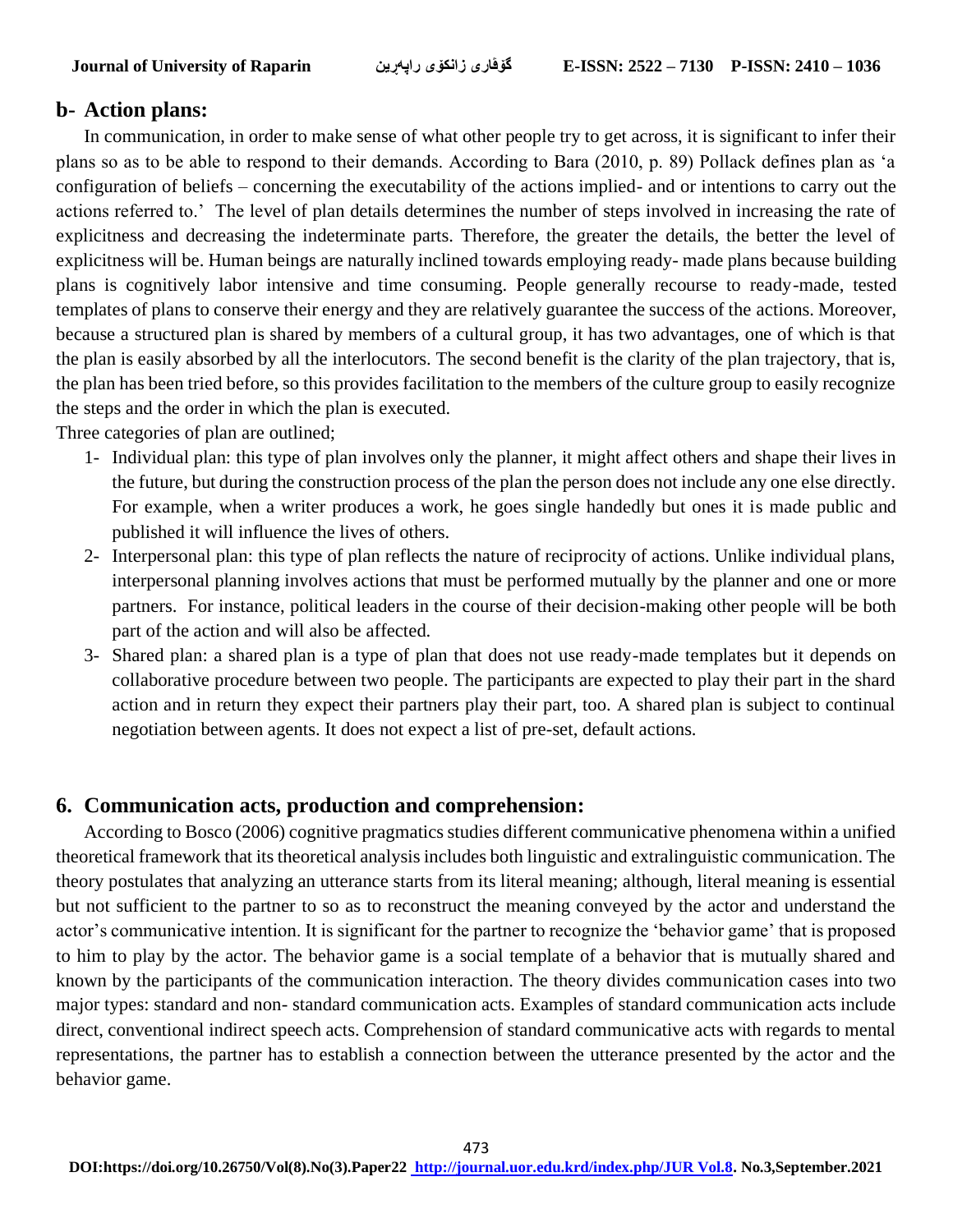The communicative meaning of an utterance is an integral part of the context in which it occurs. Contextual information enables the partner to determine the nature of the behavior game rendered by the speaker. Consequently, the partner will be able to understand the communicative intention of the actor. Therefore, it is significant to bear in mind that it is the game that the utterance refers to determine the value of the utterance. A simple utterance without a game to refer to does not possess any communicative value. Bucciarelli et al. (2003) suggest two cognitive factors that impact on understanding of various categories of pragmatic phenomena:

## **a. The inferential load:**

Searle (1969) claims that in order to understand that speech act one has to first take the literal meaning into account then the other interpretations will be derived. That is, interpreting the literal meaning of the utterance take precedence over the other derivatives. Moreover, Searle believes that understanding direct speech acts such as *please open the window* are easier to understand than indirect speech acts such as *I wonder if you could pass the salt?* because the latter require longer inferential process. Contrary to that, Quelhas and Pereira (1998) had empirically proven that both direct and conventional indirect speech acts are equally easy to understand. In another study, Bucciarelli et al. (2003) found that the difference claimed by Searle (1969) applies to nonconventional indirect speech act against direct and conventional speech acts because the former proves to be harder to understand in comparison to the latter other categories.

Cognitive pragmatics theory suggests the possibility of abandoning the distinction between direct and conventional speech acts in favor of adopting a new distinction between inferential process involved in comprehending simple and complex communicative acts. In this theory, understanding any kind of speech act by the partner relies on understanding the presented behavior game. Moreover, shard ground proves to be substantially influential in facilitating comprehension process by the interlocutor. The level of difficulty in understanding a communicative act depends on the inferential chain required to link the utterance the behavior game by the actor. In this perspective, direct and indirect speech acts are simple speech acts while nonconventional indirect speech acts are complex speech acts.

#### **b. Complexity of mental representation :**

In standard communication, mental states are understood via employment of default rules of inference. Default rules remain functional until explicit evidence is presented to prove it otherwise. The most important feature of standard communication is that the actor's private beliefs are in line with what he says. Comprehending a standard communicative act demands the partner to establish association between the utterance proffered by the actor and the behavior game he bids.

From a cognitive pragmatics perspective, the shared knowledge of action plan substantially contributes in constructing the global structure of dialogues. Behavior games not linguistic rules construct the global structure of dialogue. Both behavior games and conversation games govern the dialogue, the former is responsible for the overall process of the interaction, while the latter organizes the harmonious local development of the dialogue. The theory attempts to explain the overall plan of conversation whereas the formal rules are not accounted for. In this respect, Bara (2010, p. 131-132) suggests five stages:

 Assuming that actor A produces an utterance addressed to partner; we can distinguish five logically connected steps in B's mental processes.

1- *Expression of act*, where A's mental state is reconstructed by B starting from the locutionary act.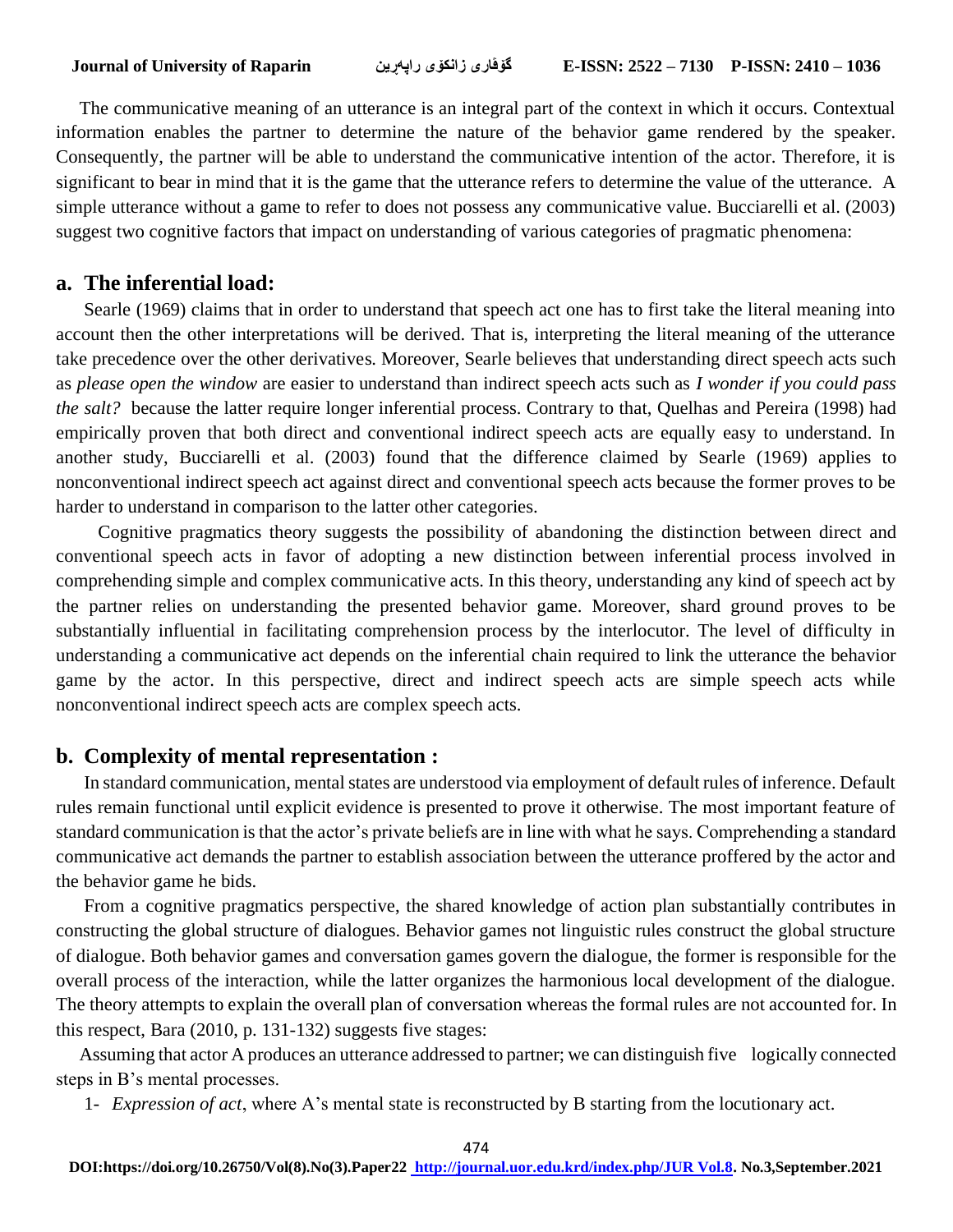- 2- *Speaker meaning*, where B reconstructs A's communicative intentions, including the case of indirect speech.
- 3- *Communicative effect*, which consists of two processes:
	- (a) Attribution, where B attributes to A private mental states such as beliefs and intentions; and
	- (b) Adjustment, where B's mental states concerning the topic of the conversation may be altered as a result of A's utterance
- 4- *Reaction*, where B produces the intentions, he will communicate in his response
- 5- *Response*, in which B produces an overt communicative response.

 The managing of the connection between these five stages is safeguarded by the conversation game. The standard order is from stage 1 to stage 5. Failure in the first three stages breaks the normal chain of the sequence and the process jumps right to the end stage. Moving to last stage due to malfunction is because in conversation game it is a rule that the partner must react to the actor's utterance even if there is no understanding; one might probably ask for clarification.

 Non-standard communication, on the other hand, is also treated within the framework of cognitive pragmatics. Airenti, Bara and Colombetti (1993) suggest that standard communication can account for a wide range of linguistic phenomena including the analysis of failures, exploitations, deceitful uses and non-expressive uses of language without any special modification. Cognitive pragmatics carefully investigates the relation between behavior game and conversational aspects of dialogue. In communication, the actor attempts to leave an effect on the partner; that goal can be achieved through shaping the partners mental state or urging him to carry out an action. However, the actor's goal can be treated from two different aspects and he might achieve only of the two goals. For example, in communication one can be non-cooperative behaviorally while still willing to maintain correct conversation.

 Unlike standard communication, nonstandard communication falls beyond the boundaries of normality. Irony and deceit are cogent examples of non-standard communication; they involve the comprehension of communicative acts via blocking of default rules. They are also quite demanding because their recovery requires complex inferential processes. In the comprehension of irony and deceit the mental representations involved generate incongruity between what the actor communicates and what he privately beliefs.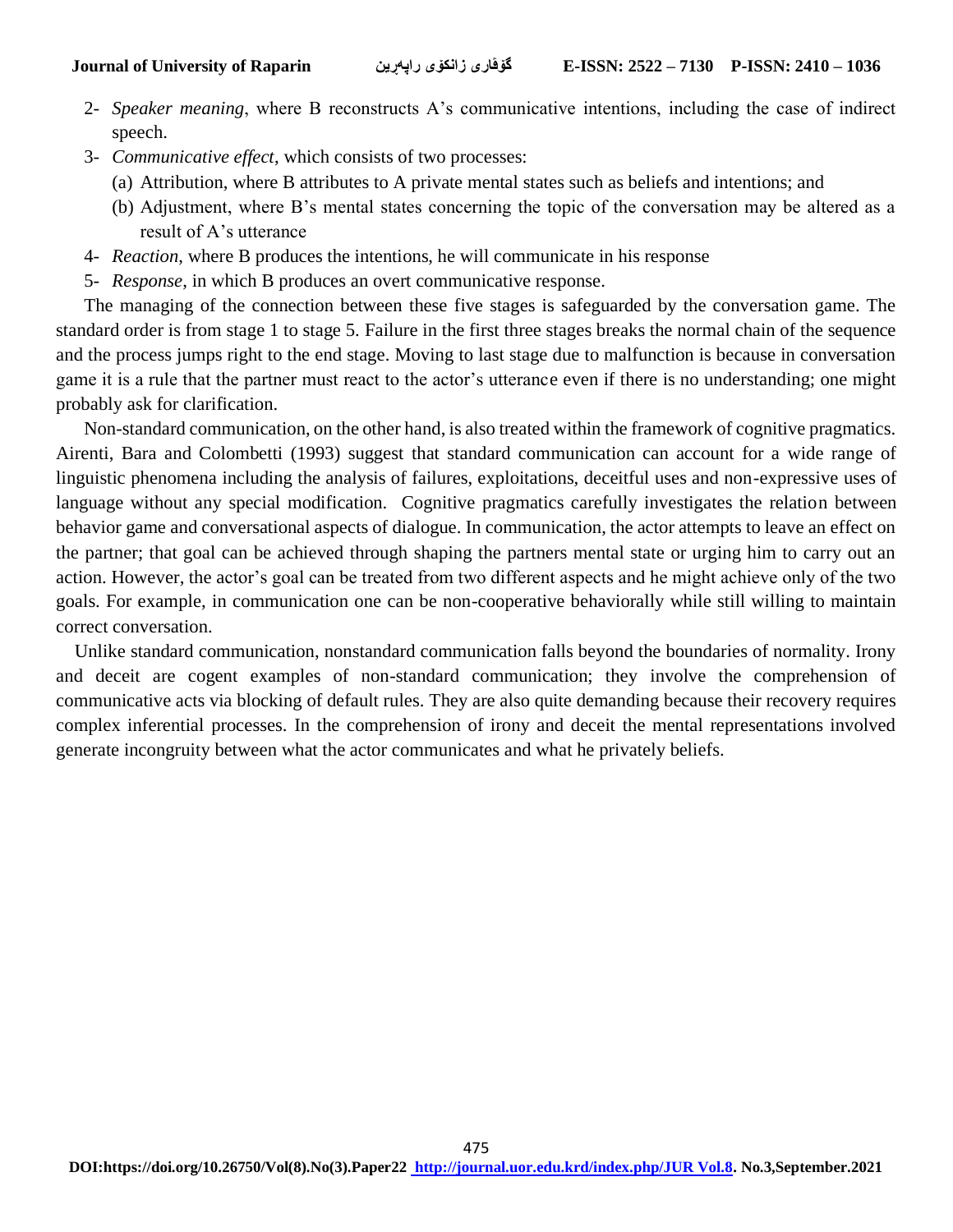#### **7. Conclusions:**

In cognitive pragmatics terms, intentionality, deliberateness, and consciousness constitute the backbone of the communication act process. Two cognitive factors have impact on the understanding of various categories of pragmatic phenomena: the inferential load and complexity of mental representation.

 Intentionality is the relationship between mental acts and the external world. Every mental phenomenon has content and it is directed at an object. Two fundamental distinct meanings are attributed to the concept of intentionality: direction and deliberateness. Intentionality can be conceived of through communicative intentions and action plans. Action plans can be individual, interpersonal or shared.

 Any mental process can be envisaged in terms of steps starting with the expression of an act, moving through speaker meaning, to the communicative effect, then to the reaction it creates and finally the production of overt communicative response.

Unlike standard communication, nonstandard communication falls beyond the boundaries of normality. Irony and deceit are cogent examples of non-standard communication; they involve the comprehension of communicative acts via blocking of default rules. They are also quite demanding because their recovery requires complex inferential processes. In the comprehension of irony and deceit the mental representations involved generate incongruity between what the actor communicates and what he privately beliefs.

Based on careful examination of the principles of communication and the tools of communication presented by cognitive pragmatics theory, it can be concluded that the main concepts of communication, namely, cooperation, sharedness and intentionality are indispensable concepts to understand the process of comprehension and reconstruction of response in communication. Cooperation is a natural human trait and it is basically inherent in every communication. Sharedness of common ground profoundly affects comprehension and response in nonstandard cases of communication. Without rich shared knowledge, the inferential chain in non-standard communication becomes lengthy and laborious. Other possibilities arise due to the absence of the fundamental concepts, one of which is failure of communication.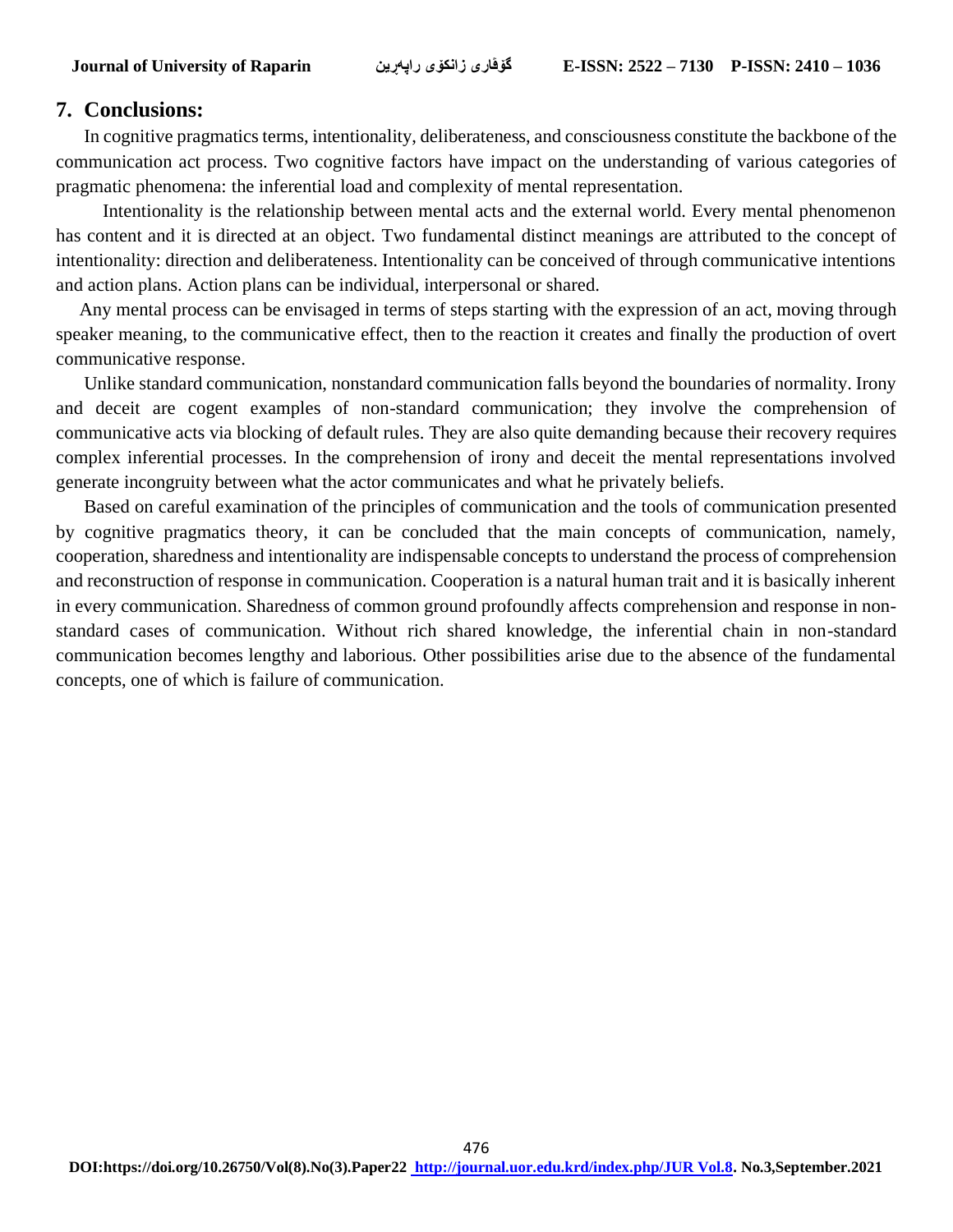# ئاڵۆزی خستنەڕووی فکر: تێڕوانینێکی پراگماتیکی هۆشەکی یە.

**سامان محمد عثمان** بەشی زمانی ئینگلیزی، کۆلێژی پەروەردە، زانکۆی راپەرین، رانیە، ھەرێمی کوردستان، عێراق. [saman.en@uor.edu.krd](mailto:saman.en@uor.edu.krd) :ئیمەیڵ

صالح محمد صالح بەشی زمانی ئینگلیزی، فاکەڵتی زانستە مرۆڤایەتی و کۆمەاڵتییەکان، زانکۆی کۆیە، کۆیە، هەرێمی کوردستان، عێراق. [salah.mohammed@koyauniversity.org](mailto:salah.mohammed@koyauniversity.org) :ئیمەیڵ

# پوختە

ئەم توێژینەوەیە هەوڵدەدات تیشک بخاتە سەر پرۆسەی دروستکردنی واتا، کە باری فکری و پەیوەندیە فکریەکان، مەبەستەکانی ئاخاوتن و پالنی کارکردن دەگرێتە خۆی. بەوپێیە کار لەسەر خستنەڕووی فکر دەکات لە ڕوانگەی پراگماتیکی هۆشەکیەوە. هەروەها هەوڵێکە بۆ دووبارە هڵسەنگاندنەوەی الدان لەپرنسیپی هاوکاری و بنەماکانی.

هاوکاری، باره فکریەکان وە مەبەستداری سیّ ئامرازن بۆ پرۆسەی پەيوەندیکردن. بارە فکریەکان، لە ئاگایی و بیّ ئاگايدا دەبن. ئەمانەش ھۆشەكی یان ھەڵچونین كە وریای گشتی، باوەری ھاوبەش و بە ئاگایی دەگرێتەوە. سێ جۆر باوەر جیاکراوەتەوە: باوەری تاک، باوەری گشتی، باوەری هاوبەش. مەبەستداری بریتییه له پەیوەندی نێوان کردە فکریەکان و دونیای دەرەوە. هەموو دیاردەیەکی فکری ناوەڕۆکی هەیه و ئاڕاستەی مەبەستێک دەکرێت. مەبەستداری دوو واتا لە خۆی دەگرێت: ئاڕاستەکردن ومەبەستداریە. بەو پێیە تێگەیشتن لە مەبەستداری لەڕێگەی مەبەستەکانی ئاخاوتن و پالنە کردەیەکان دەبێت.

چەمکەسەرەکیەکانی پەیوەندکردنی هاوکاری، هاوبەشی کردن و مەبەستداری زۆر گرنگن بۆ تێگەیشتن لە پرۆسەی تێگەیشتنی واتا و دروستکردنی وەلّام لە پەیوەندیکردندا. بەبێ زانیاریەکی دەوڵەمەند و ھاوبەش پرۆسەی تێگەیشتن و هەڵێنجانی واتا دوورو درێژ و ماندووکەر دەبێت لە و پەیوەندیانەی کە ستاندەرد نەبن. لە ئەنجامی نەبوونی چەمکە سەرەکیەکان، ئەگەری تر سەرهەڵدەدەن کە دەبنە هۆی ناکام بوونی پەیوەندی کردن.

477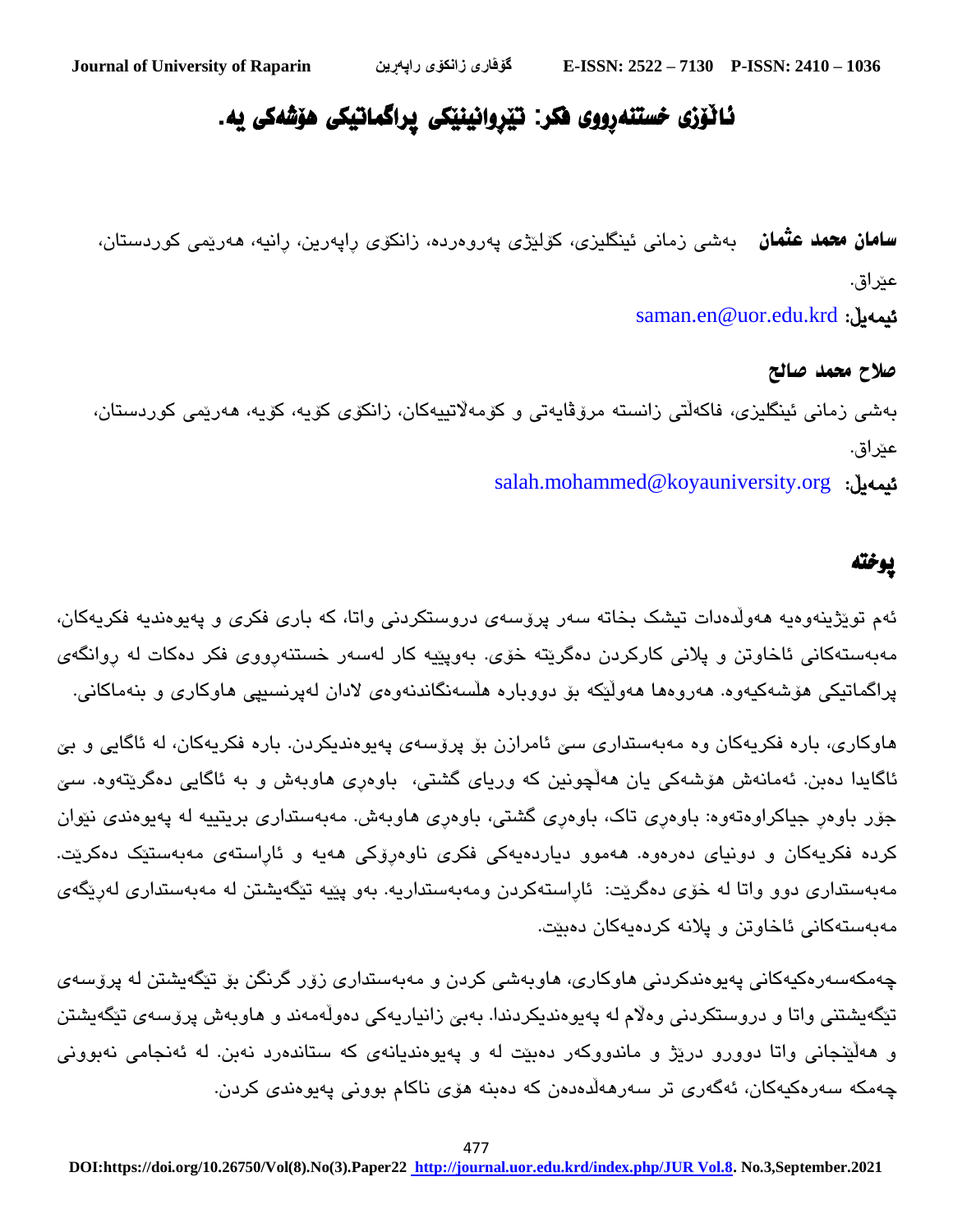هەرپرۆسەیەکی فکری لەدەربڕینی کردە ئاخاوتنێک دەست پێدەکات، پاشان بەرەو لێکدانەوەی واتای قسەکەرو دواتربەرەو کاریگەری ئاخاوتنەکە دەڕوات، ئینجا کاردانەوە گەاڵڵە دەکرێت و وەاڵم وەک دوا هەنگاو بەشێوەیەکی ئاشکرا دەردەبڕدرێت. ئەم توێژینەوەیە وردبونەوەیەکە لە قەبارەی ئاڵۆزی دەربڕینی واتا و خستنەڕووی ئەو پرۆسانەیە کە پێویستە بۆ دروستکردنی واتا. خاڵێکی تر، جیاوازی نێوان پەیوەندی ستاندەرد وناستاندەرد لەڕووی ئاڵۆزی پرۆسەی هەڵێنجانی واتا دەخاتە ڕوو لە هەریەکێک لەو دوو بارەی پەیوەندیکردندا.

کلیلە وشەکان: خستنەڕووی فکر، باری فکر، مەبەستداری، کردە ئاخاوتن، مەبەستی ئاخاوتن.